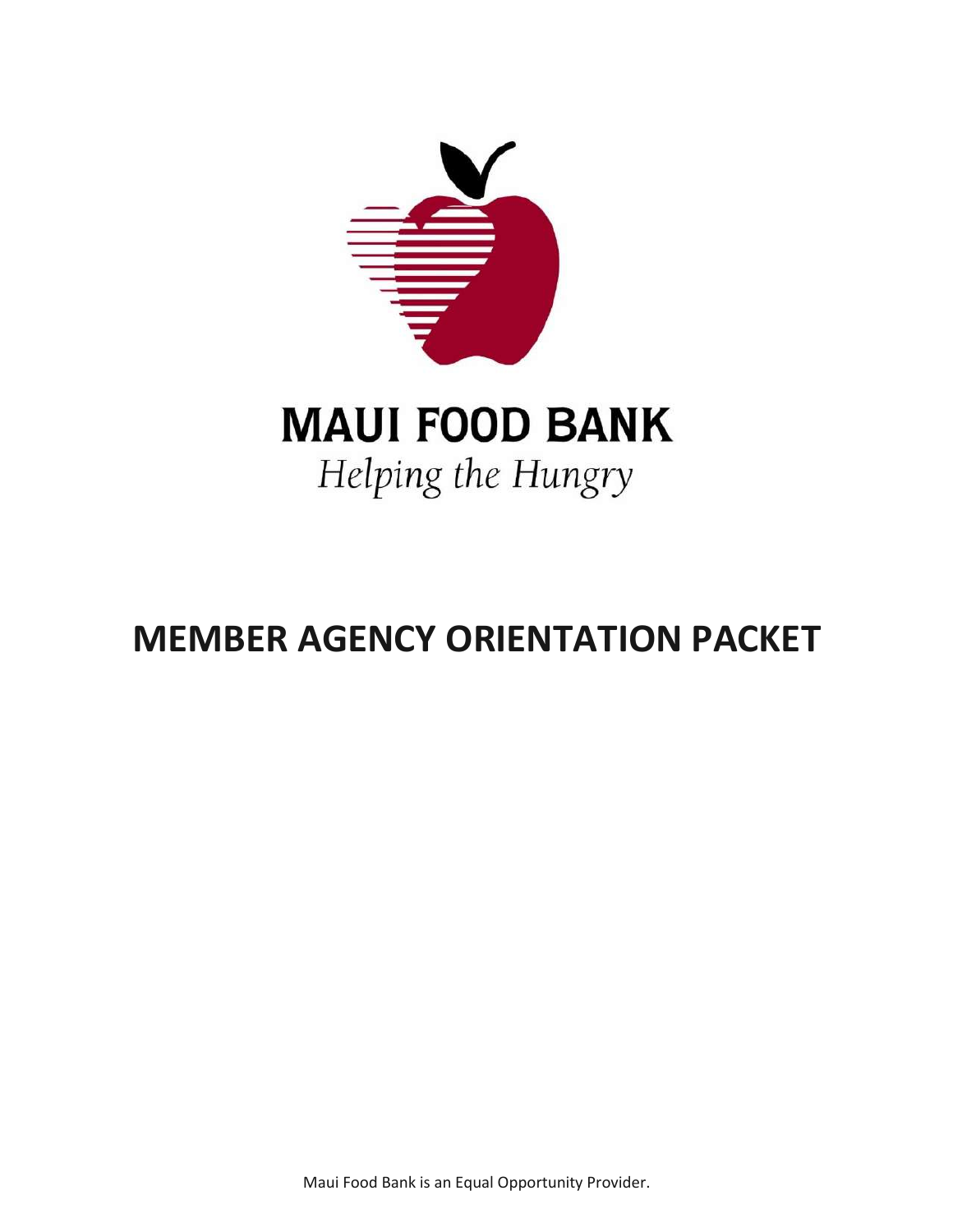## *MANDATORY TRAININGS*

#### **Trainings:**

*Food Safety:* It is required that at least one person-in-charge obtain their Food Handlers certification, and who is required to be present for all food service programs. Food Handler Certifications are valid for 3 years.

*Annual Civil Rights Training* is required for all agency frontline staff and volunteers who provide direct service to consumers, especially with distribution of federal USDA commodities, (full or limited training) depending on the level of interaction with applicants and/or participants or handling of personal information. Non-compliance with training will revoke agency eligibility to participate in federal USDA food assistance programs: TEFAP and CSFP.

**Please got to the Agency Portal for all Agency Forms, Resources and Training Materials.** <https://mauifoodbank.org/agency-portal/>

## *REPORTING & MONITORING REQUIREMENTS*

#### **Monthly Reporting:**

Each agency is responsible for submitting a monthly agency report to MFB. Data collected through reports help MFB to evaluate its effectiveness in meeting the needs in the community and are necessary to meet requirements for Feeding America, and for funding. It is important that your agency submit its report by the 5th of the following month. All data fields on the Monthly Agency Report must be filled in completely for accurate evaluation.

Note: If your agency did not distribute food to anyone during any given month, you are still responsible to turn in a monthly report. You must indicate that zero clients were served on the report form for that month. If an agency report is not received on time or is incomplete, then the agency's shopping privileges are immediately suspended.

#### **Monitoring:**

As part of Maui Food Bank Agency Membership each agency agrees to permit periodic on-site monitoring inspections by a MFB representative, with or without notice, to allow a mutual evaluation of the partnership and use of food items. And, to permit onsite inspection/monitoring by food donors or government agencies with or without notice.

Please keep neat and organized records of people served, completed trainings, monthly reports, and MFB invoices. Anytime, with or without notice, MFB or state monitors may conduct an onsite inspection and request to view agency food program records.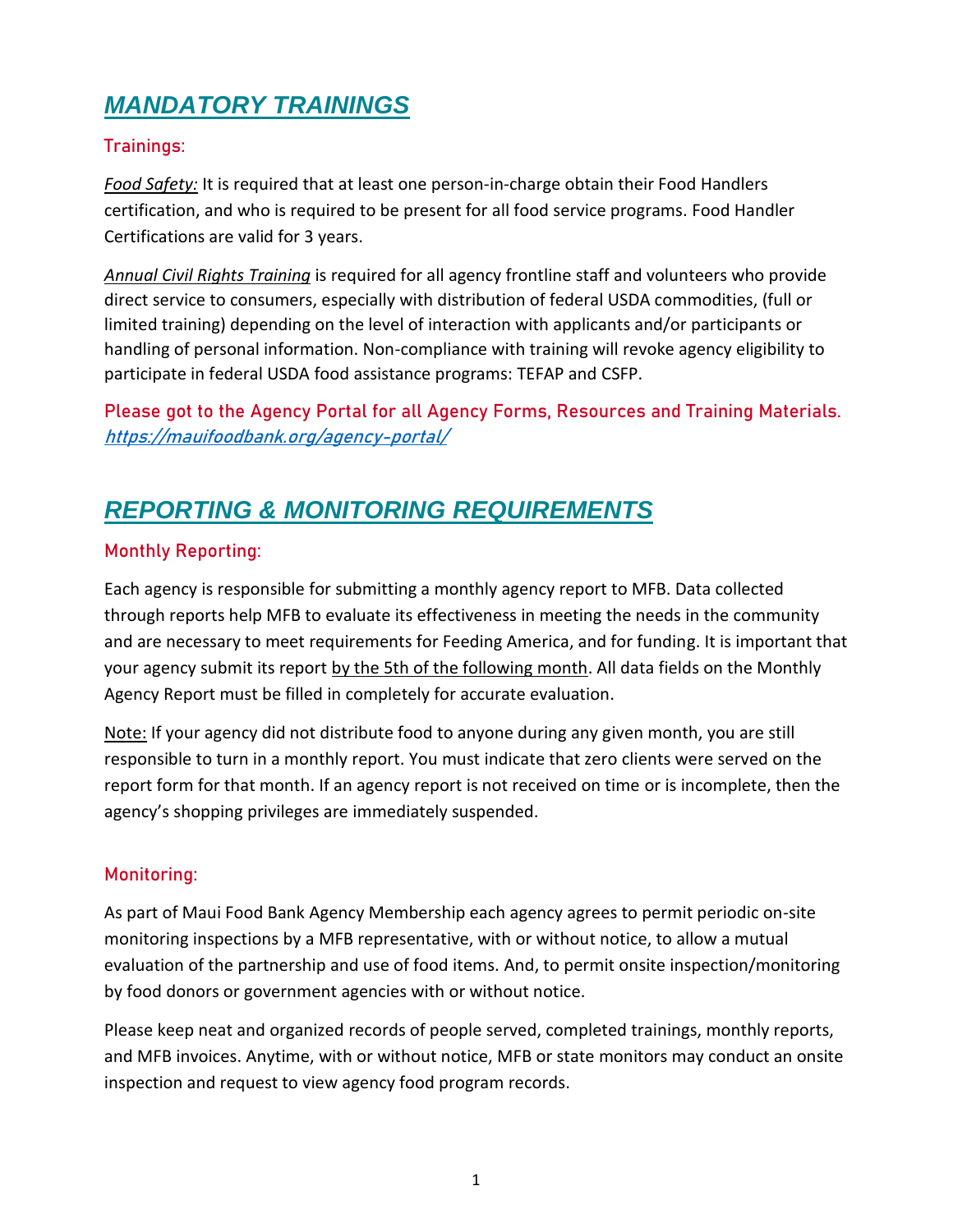## *SCHEDULING NEW SHOPPER ORIENTATIONS*

To schedule new shopper orientations, first the agency director or food programs manager must provide verbal or written notice to the MFB Agency Department authorizing the new shopper by name. Then, MFB will provide the new authorized shopper with the MFB Orientation video to view before coming in for the warehouse portion of the orientation. In-person warehouse orientations range from 30-45 minutes. Close-toed shoes are required.

## *AUTHORIZED SHOPPER CARD*

Each authorized shopper will be issued a Maui Food Bank Shopping card during orientation. The Shopping Card indicates the authorized shopper, the name of the agency, the membership number of the agency. Please check to make sure that you have your Shopping Card with you before you come to the warehouse to shop. Persons who do not have their Shopping Cards will not be allowed to shop.

Authorized shoppers are allowed to bring up to two other individuals to help them shop, for a maximum of three shoppers per agency. The first Shopping Card issued is free of charge. *Replacement cards are \$5.00, payable in cash.*

## *SHOPPING GUIDELINES*

- No Pets, Smoking, Eating or Drinking is allowed inside the warehouse.
- No food testing/tasting is allowed inside the warehouse.
- No children under the age of 13 are allowed inside the warehouse. Women over 6 months pregnant are not allowed to shop in the warehouse.
- All shoppers must wear proper attire and close-toed shoes.
- Do not open case lot items USDA and Purchase items.
- For your safety, lift items with your legs bent, not with back hunched over.
- Limit cell phone use. Be aware of your surroundings at all times. This is a working warehouse.
- Practice food safety awareness:
	- Do not place food directly on floor or scale.
	- Shop for chill/frozen items last, or keep chilled.
	- Bring coolers with ice for transporting chill/frozen items.
- As a courtesy, please call to cancel appointments you cannot make.
- Be punctual and prompt with your shopping time.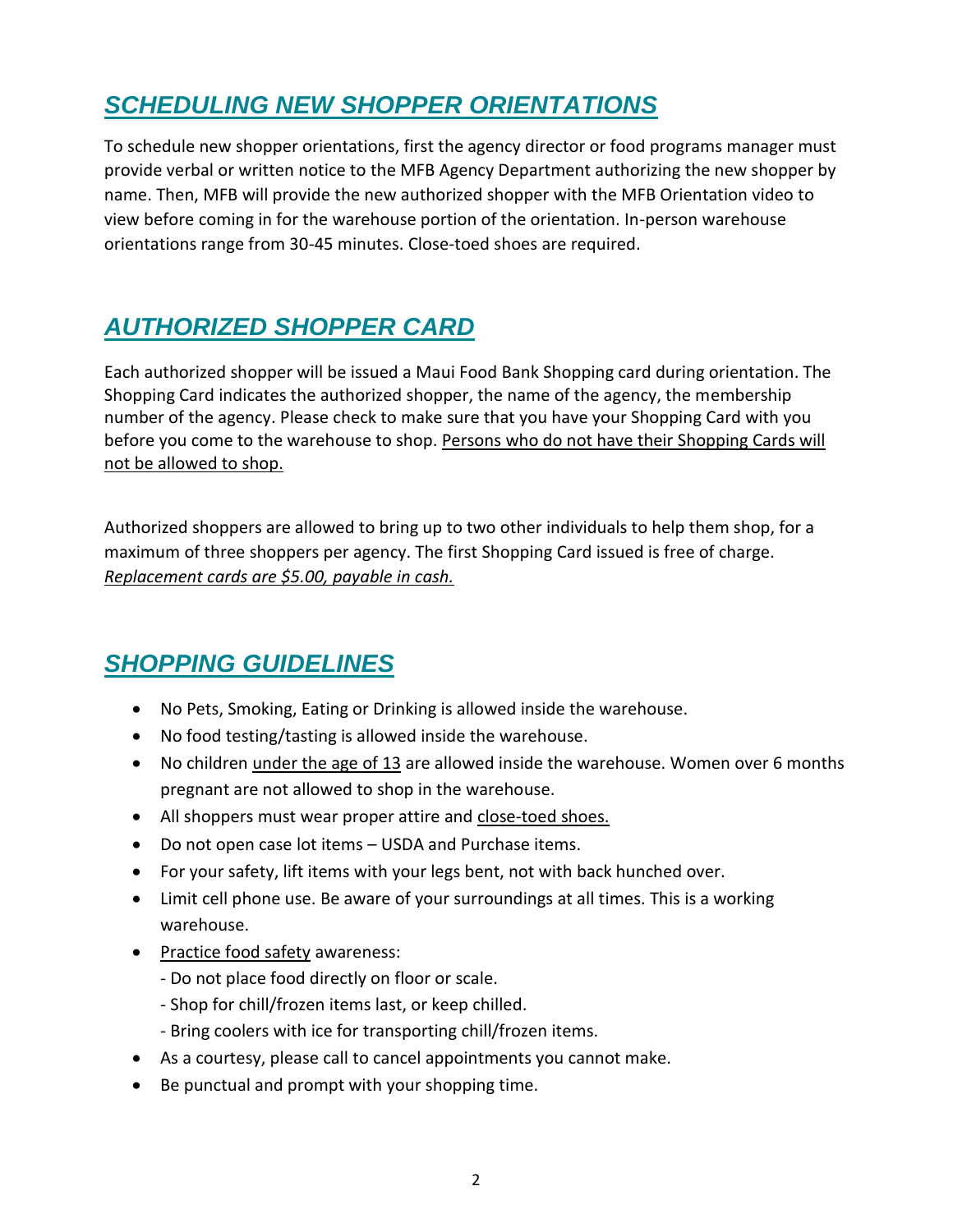## *SHOPPING PROCEDURES*

- 1. Schedule an appointment with the warehouse office by calling 264-8219. All shoppers must make an appointment. All appointments are for 60 minutes. If your representative is late - time slot remains the same; if more than 15 minutes late - the appointment will be considered cancelled and must be rescheduled. Max 3 shoppers per agency, at least one must be an authorized shopper with an MFB Shopper Card.
- 2. Bring your own bags, boxes, crates, and coolers if you plan to shop for loose items.
- 3. Check-in by placing your Authorized Shopper Card on the clerk's desk.
- 4. Review the warehouse/item signage for limits and special shared maintenance contribution (SMC) fees before you begin shopping. Note: Setting limits on certain products allows us to give all shoppers an opportunity to receive high-demand items for their food programs.
- 5. Handcarts are available for use by shoppers while shopping at the food bank.
- 6. Keep items separated by category (produce, grocery, beverage, non-food, etc.) and cost (VAP or No SMC). When in doubt, ask a warehouse staff for assistance.
- 7. Check out by taking your shopping cart to the scales to be weighed. Please wait for warehouse staff to assist you.
- 8. The customer invoice/receipt is an official billing document. The shoppers name and agency appear on the invoice. The billing statement is mailed out each month, please wait to receive and pay on the billing statement, NOT the invoice. SHOPPERS ARE RESPONSIBLE FOR SUBMITTING INVOICES TO THEIR AGENCY BOOKKEEPER.

**Food products received from the Maui Food Bank are to be used exclusively for the agency you represent to provide food for needy individuals and/or households, and NOT to be used for personal consumption, to feed staff or volunteers, for sale, fundraising, compensation, transferring or bartering of other products or services.**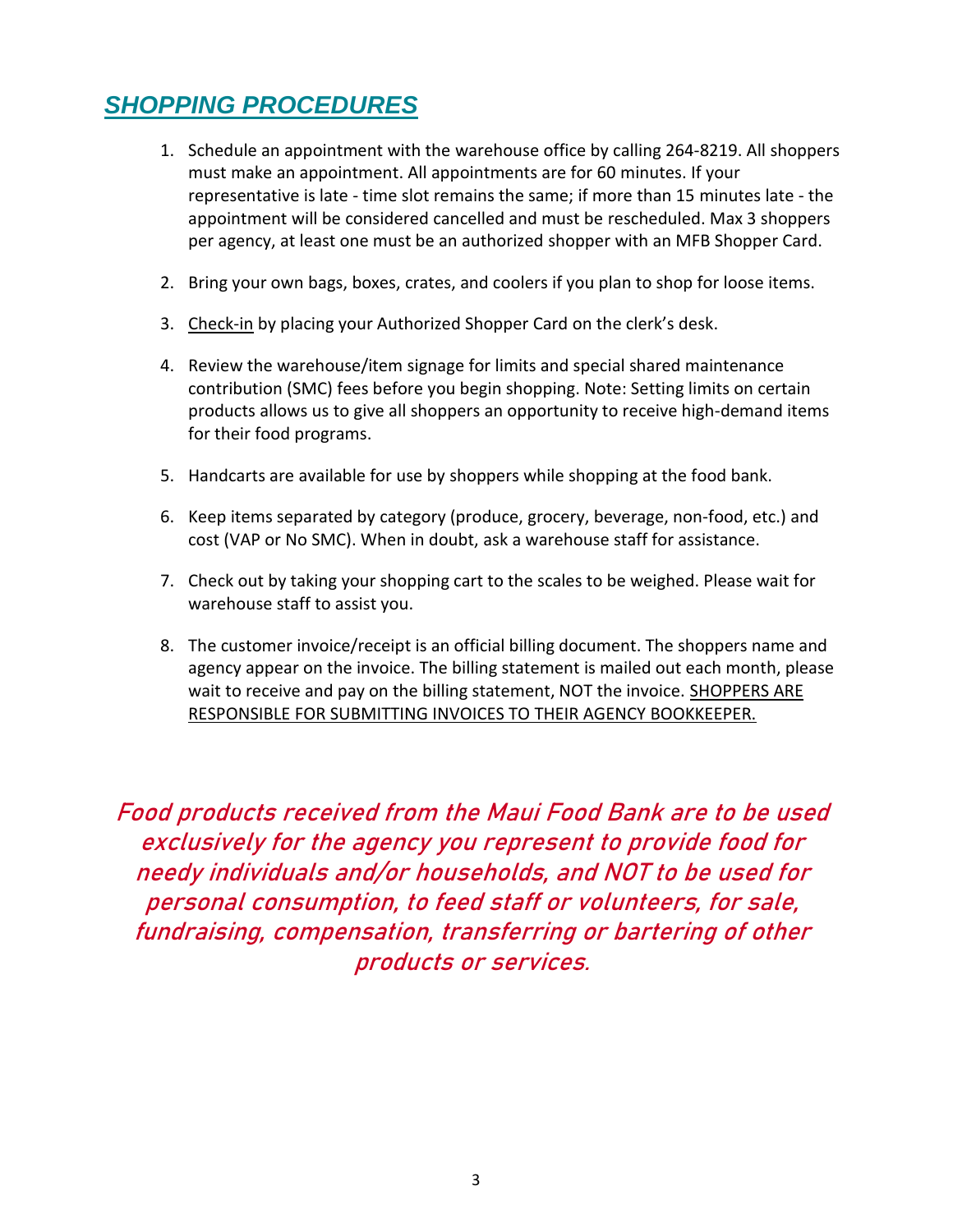## *OBSERVED HOLIDAYS AND SCHEDULED CLOSINGS*

**Holidays:** Maui Food Bank will be closed for shopping on the following holidays:

- New Year's Day
- Martin Luther King Jr Day
- Presidents' Day
- Prince Kuhio Day
- Good Friday
- Memorial Day
- Juneteenth Day
- Independence Day
- Admission Day
- Labor Day
- Discoverer's Day
- Thanksgiving Holiday (Thanksgiving & Day after)
- Christmas Holiday (Day before & Christmas)

**Inventory:** MFB is also closed once a quarter for inventory.

### *SAFE SALVAGE SHOPPING GUIDELINES*

Some loose products are donated because of damaged packaging. These donations come to us daily. With the help of volunteers, donated items are checked for food safety before being shelved on the shopping floor. It is also up to each agency shopper to be aware of food product safety. If you encounter any food items with open packaging, mold, or pest contamination, please discard in the piggy bins.

Remember, when in doubt, throw it out! Please take a few minutes to read the following specific guidelines.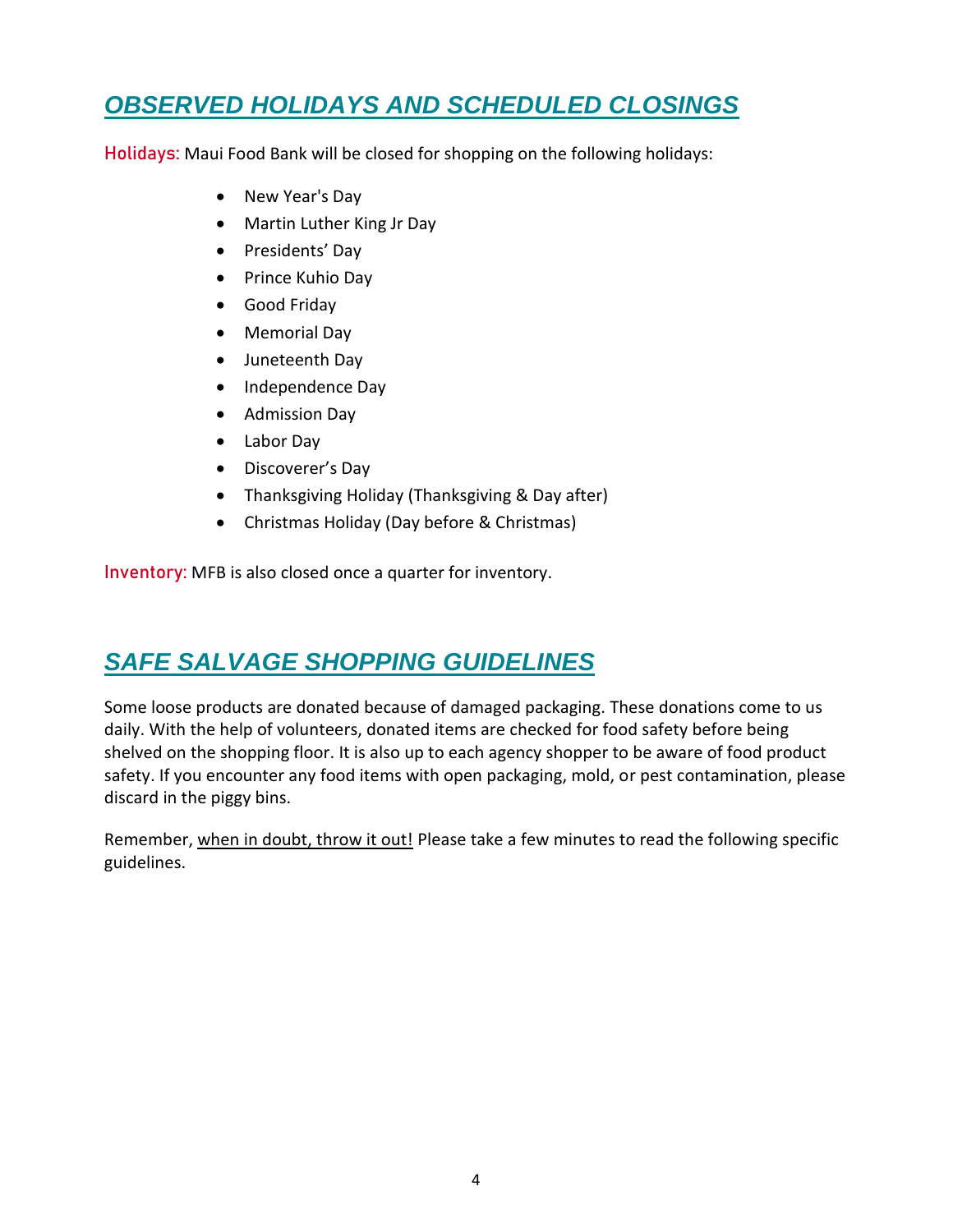#### *DO NOT take any canned goods with:*

- Swollen or bulged ends. Spoilage can occur over time even if a can is not dented or is only slightly dented. Discard any cans that begin to bulge.
- Ends that can be pushed in or out. Always press firmly on the top of the can; if you can move it, throw it out.
- Severe creasing anywhere, but especially on the side or end seams
- Dents at juncture of side and end seams
- Cans are so badly bent that they can't be opened by a manual can opener, or can't be stacked.
- Excessive rust, especially around seams
- Obvious leaks or light in weight: for example, if a carbonated beverage can is soft and easy to compress, it has lost its carbonation and should be rejected.
- Cans of juice with pop-up seals that have been popped up take it only if the seal is still intact.

#### *Packaged Foods*

One layer of packaging: For packages that have only one layer of packaging, such as flour or sugar in paper bags, or pasta products in paperboard boxes (with no inner bags). Do not take if:

- Package has a break so that the product is leaking out;
- Heavily taped repair has been made to the package; or
- There's evidence of contamination by other products (e.g. stains or odors).

Two layers of packaging: For packages that have two layers of packaging, such as boxed cereal or cake mixes. Do not take if:

- Inner packaging has any break, tear or other opening; or
- Vacuum packs if they have lost their vacuum seals.

NOTE: Take the product if the inner packaging is unbroken with an airtight inner seal.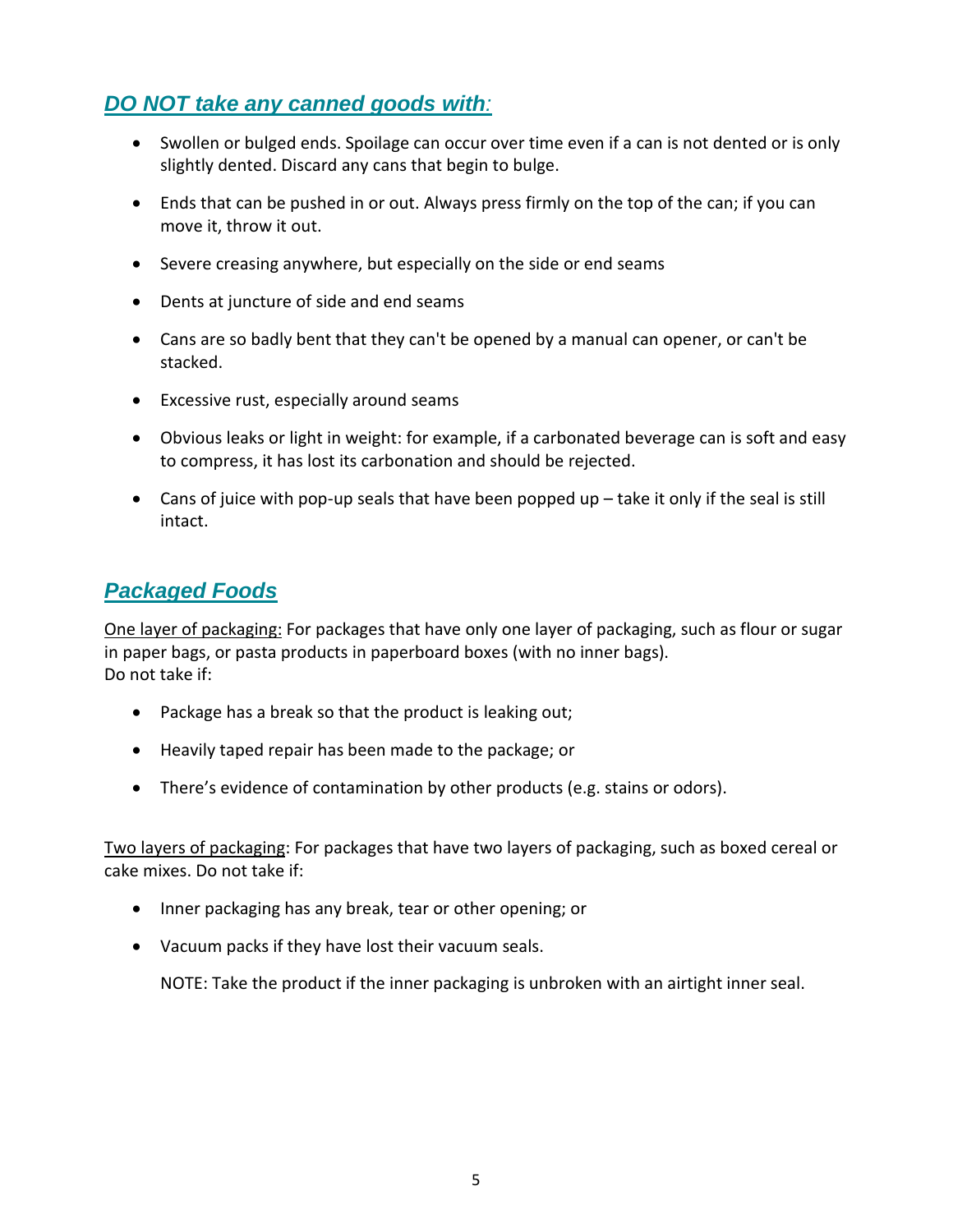#### *Bottles and Jars*

- Check safety button on bottles and jars. If button is down, take it. If button is up, don't take it.
- Don't take item if the lid has been loosened, or if any of its contents are missing.
- Don't take bottles of juice where solid material is floating at the top or settled on the bottom (with the exception of 100% natural fruit juices).

## **WHEN IN DOUBT, THROW IT OUT!**

### *4-Day Emergency Food Supply Example*

The information in the chart below can be used as a guide for preparing emergency food boxes.

| # IN HOUSEHOLD                                                                                                | $\overline{2}$                                                                                 | 4                                                                                                 | 6                                                                                                      |
|---------------------------------------------------------------------------------------------------------------|------------------------------------------------------------------------------------------------|---------------------------------------------------------------------------------------------------|--------------------------------------------------------------------------------------------------------|
|                                                                                                               | 1 gallon milk                                                                                  | 2 gallons milk                                                                                    | 3 gallons milk                                                                                         |
| <b>MILK PRODUCTS</b>                                                                                          | OR a combination of milk<br>products such as: 2 qts.<br>milk, 8 oz. cheese & 48<br>oz. yogurt. | OR a combination of milk<br>products such as: 1<br>gallon milk, 16 oz. cheese<br>& 96 oz. yogurt. | OR a combination of milk<br>products such as: 1 1/2<br>gallon milk, 24 oz. cheese<br>& 144 oz. yogurt. |
| <b>MEAT / PROTEIN</b><br><b>PRODUCTS</b><br>NOTE: eggs/beans can be<br>used in place of some of<br>the above. | •12 oz. canned or fresh<br>meat;<br>•16 oz. peanut butter; &<br>$•6.5$ oz. tuna.               | .24 oz. canned or fresh<br>meat;<br>•16 oz. peanut butter; &<br>•13 oz. tuna.                     | •36 oz. canned or fresh<br>meat;<br>•30 oz. peanut butter; &<br>$•19.5$ oz. tuna.                      |
| <b>BREADS/</b><br>CEREALS/<br><b>GRAINS</b>                                                                   | •2 lbs. rice;<br>•1 loaf bread;<br>•1 box cereal; &<br>•10-12 oz. of noodles.                  | •3 lbs. rice;<br>•2 loaves bread;<br>•1 - 2 boxes cereal; &<br>•10-12 oz. of noodles.             | •4 lbs. rice;<br>•3 loaves bread;<br>•3 boxes cereal; &<br>•16-20 oz. of noodles.                      |
| <b>FRUITS/</b><br><b>VEGETABLES</b>                                                                           | •32 oz. canned<br>vegetables;<br>•32 oz. canned fruits; &<br>•64 oz. juice.                    | •64 oz. canned<br>vegetables;<br>•64 oz. canned fruits; &<br>•128 oz. juice.                      | •96 oz. canned<br>vegetables;<br>•96 oz. canned fruits; &<br>•192 oz. juice.                           |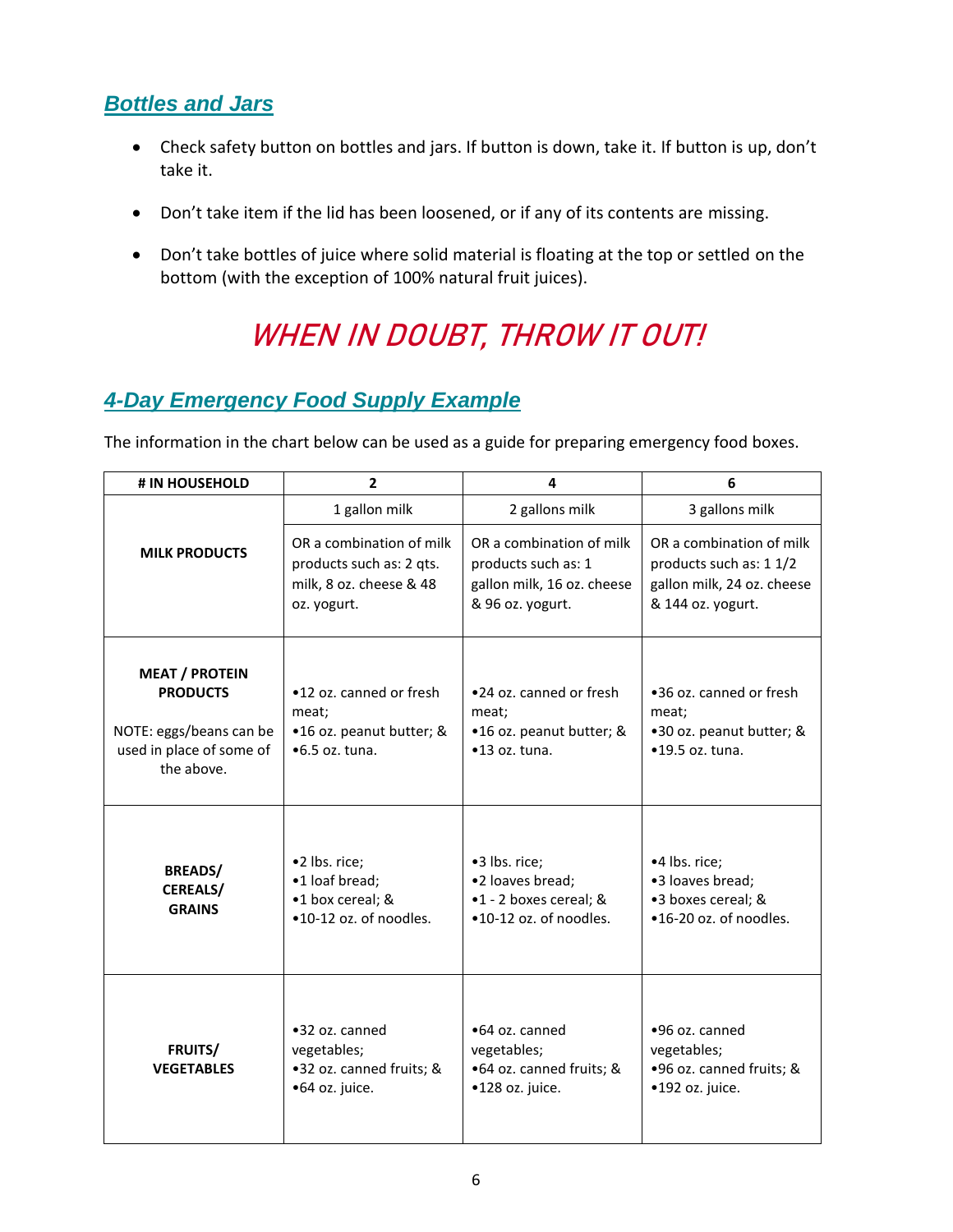## *BEST PRACTICES FOR FOOD PANTRIES & DISTRIBUTIONS*

#### **WE ENCOURAGE:**

- Partner agencies to adopt a *nutrition policy* to allow clients access to more nutritious and healthy food options, whenever available. Learn more on the *[Agency Portal](https://mauifoodbank.org/wp-content/uploads/2020/03/DevelopYourNutritionPolicy.pdf)*.
- *Client-choice* food distributions, rather than pre-made food boxes, whenever possible, which allows clients to choose the foods they would like to eat and it reduces waste.

#### **DO MAKE SURE:**

#### DRY STORAGE

- Ceilings, walls, and floors are clean, in good condition and free of debris
- Food is stored in a secured area (locked or limited access)
- Food is stored in a clean, organized and sanitary condition
- Food is at least 6 in. off the floor and away from walls
- Toxic/cleaning items are stored separate and far from food items
- Inventory is rotated using the first in, first out (FIFO) method
- Adequate numbers of garbage containers are provided & have plastic liners
- Dry storage area is well ventilated
- Dry storage has thermometers & temperatures are logged regularly

#### COLD STORAGE

- Freezers/Refrigerators are kept clean
- Adequate space is available for air circulation
- Incoming frozen/cold food is put into freezer/refrigerator promptly
- Inventory is rotated using the first in, first out (FIFO) method
- Freezer/Refrigerator units each contain a thermometer
- Freezer/Refrigerator temperatures are logged regularly

#### PEST CONTROL

- All incoming food is inspected for insects upon arrival
- Facility is regularly inspected for signs of rodents/pests
- Exterminators are contacted when there is evidence of infestation

#### **DO NOT:**

- Store/place food directly on the floor
- Store food or operate food programs from residential homes, garages, apartments, etc.
- Leave frozen/cold food out at room temperature for over 2 hours
- Misuse, sell, trade, or charge for MFB food, and/or violate any MFB policies and procedures set forth in the Agency Membership Agreement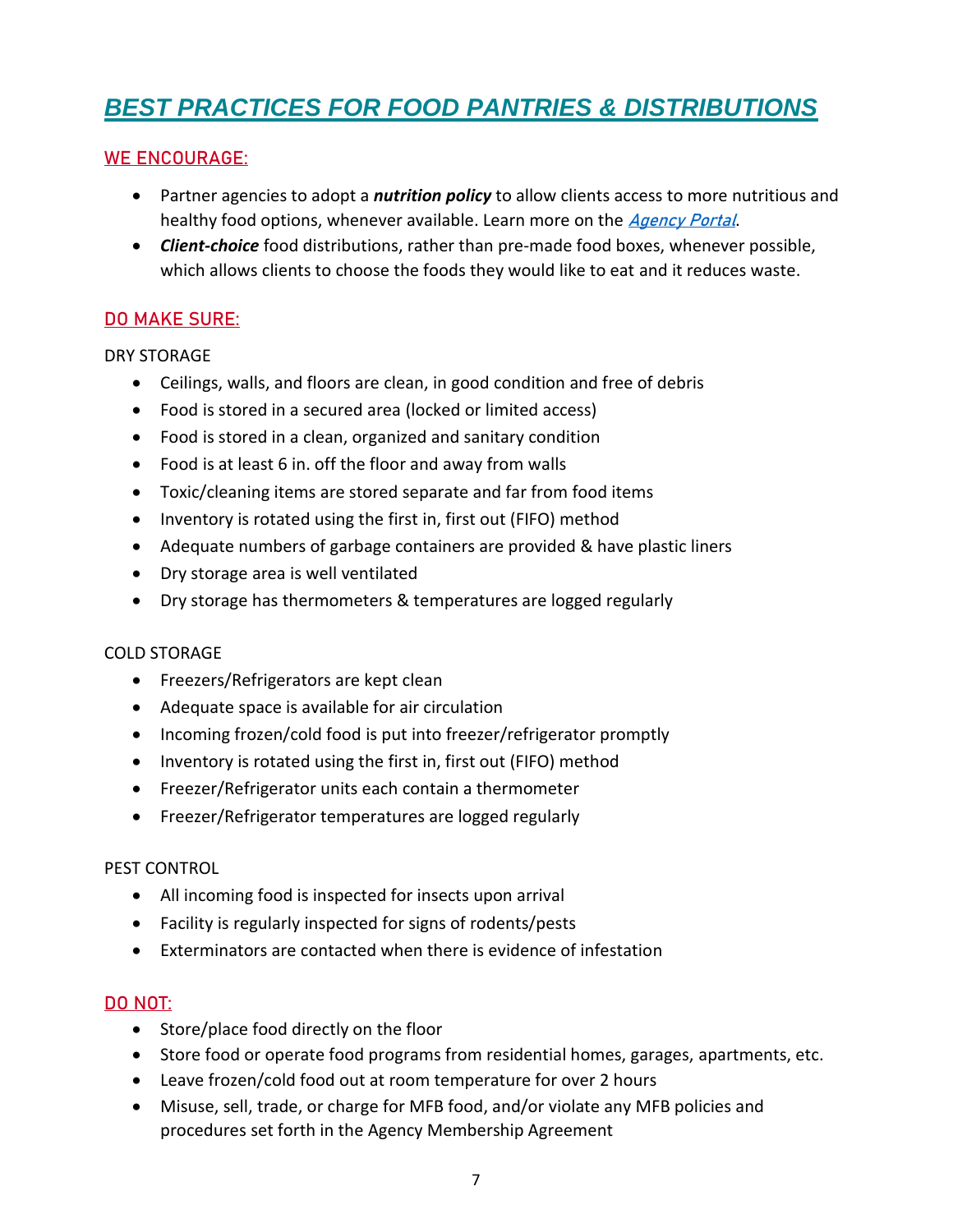## *GRIEVANCE AGAINST A PARTNER AGENCY*

Membership extended by the Maui Food Bank (MFB) is on an annual basis and is terminable at the will of the Food Bank. When a seriousinfraction of Food Bank policy, rule or regulation by law occurs, the following steps will be taken:

- 1. In the event a complaint is made concerning a MFB member agency, an MFB representative will follow-up with a phone call to the agency to discuss the complaint. The staff member will then make a decision on whether or not to furtherinvestigate the complaint.
- 2. All serious complaints that are in writing and signed, will be followed up by a phone call to the agency and a letter sent to the agency Director/ Pastor (hereinafter "Director") stating the nature of the complaint. All letters will be reviewed and signed by the Maui Food Bank Agency Director or by MFB Leadership.
- 3. Depending on the seriousness of the complaint, MFB may place an agency on "Hold" status pending the outcome of the investigation.
- 4. After the agency has been notified of the complaint, the Partner Agency's Director will be responsible for responding to the Maui Food Bank within 10 days. In some cases, the Director will be requested to attend a meeting with the Maui Food Bank Agency Director or by MFB Leadership to discussthe complaint.
- 5. In the event the agency has not responded to the complaint or is found to be in violation of Foodbank guidelines/policies, the agency may be Suspended or Terminated.
- 6. The decision arrived at by the staff and/or Maui Food Bank Leadership is binding. (See Grievance Procedure.) A letter detailing the decision will be sent to the agency and a copy filed in the agency member's folder.

#### **NOTE: A SERIOUS COMPLAINT OR INFRACTION INCLUDES, BUT IS NOT LIMITED, TO:**

- Selling of Foodbank products, or any misuse of product for personal or financial gain
- Falsification of reports or documents
- Failure to submit required reports or documents
- Failure to allow required site monitoring
- Infraction of IRS or State Department of Health rules and regulations
- Repeated unresponsiveness to legitimate requests from the Foodbank staff
- Inappropriate behavior or speech on Foodbank premises